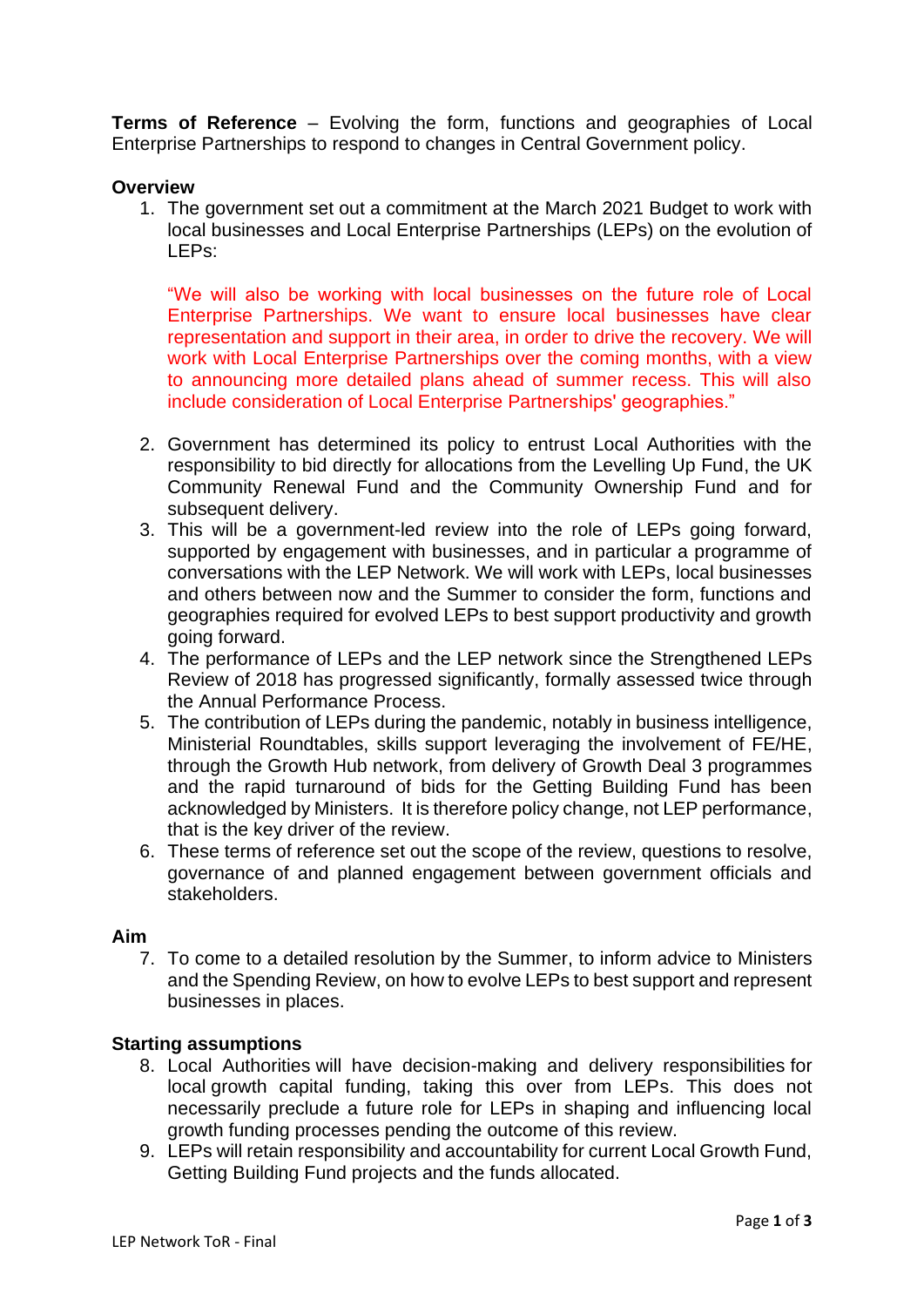- 10.Government wants to build on the strategic influencing role LEPs have played, and have a strong role for business leaders driving the local growth agenda in their areas.
- 11.Government intends to build future institutions by evolving from existing LEPs rather than starting from scratch.
- 12.Evolved LEPs will be even more business-led whilst continuing to ensure strong engagement with local authorities in their area.

# **Questions to consider**

## First tranche:

- 13.**Objectives:** What is the purpose of evolved LEPs and how can they effectively support and represent local businesses? This will include consideration of how institutions could address the long-tail of low productivity, help SMEs to grow and to export and to attract high value inward investment to our regions.
- 14.**Functions**: What functions will the evolved LEPs need to provide to effectively fulfil the objectives? This will include consideration of how we better align business support services with skills, innovation, net zero, trade and export support in places, recent institutional effectiveness and overseas comparators. It will also look at how best to harness LEPs' strategic influence across these themes and what influence they might have over future investment decisions. It will also look at how to make these functions even more business-led and shaped, and what role business should play in advising Local and National Government.
- 15.**Form:** What form do the evolved institutions need to take? This will include consideration of what the future accountability and governance framework will need to contain – perhaps within a national framework – that replaces the existing assurance frameworks. It will also consider how these institutions could work alongside MCAs – currently many LEPs are intertwined in MCAs where they exist. It will consider the balance between central and local ownership and constraints on reform given many LEPs have company status. The role of the LEP Network in this new model will also be considered to ensure continuity of the relevant key elements of the MoU between the Network and CLGU.
- 16.**Departmental ownership:** LEPs are currently managed by the Cities and Local Growth Unit spanning MHCLG and BEIS. Given the change of emphasis brought about by policy change, consideration will be given to which government department should sponsor and support evolved LEPs.
- 17.**Geography:** At what spatial scale should these institutions operate? This will include consideration of the most effective size and number of institutions, drawing from the existing 38 LEPs and their regional groupings, with potentially more strategic institutions over wider geographies, and without overlaps, taking account of the importance of functional economic areas.

Second tranche (to address once the first tranche have been considered):

18.**Representation:** How can we make sure that the membership truly represents the full array of business interests, retaining and attracting the best talent? This will include consideration of the composition and breadth of business membership, including SMEs and sectoral diversity. It will look specifically at how we can attract more young, entrepreneurial and diverse business leaders, as well as the important role FE/HE and Social Enterprise play.